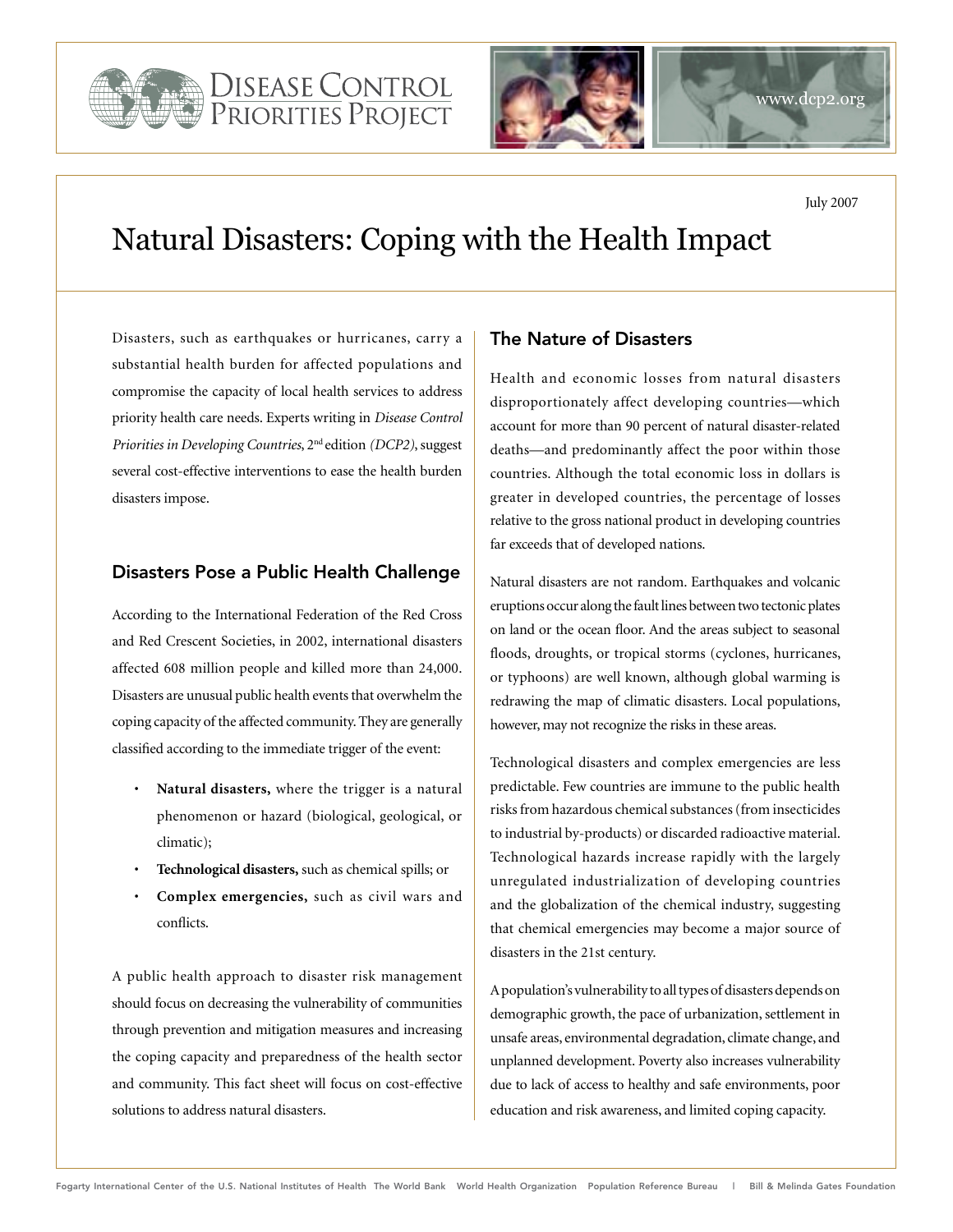#### Immediate Health Impact

Short-term losses fall under three categories that have both direct and indirect effects:

- • illness, disability, and death;
- direct losses in infrastructure; and
- loss or disruption in health care delivery.

The immediate health burden depends on the nature of the hazard. In the aftermath of a major disaster, authorities must meet extraordinary demands with resources that cannot begin to meet even basic health needs and that often have been drained by the immediate emergency response.

Disasters related to natural events may affect the transmission of preexisting infectious disease, but the imminent risk of large outbreaks in the aftermath of natural disasters is often overstated. In the short-term, an increased number of hospital visits due to diarrheal diseases, acute respiratory infections, dermatitis, and other causes should be expected following most disasters. In the medium term, heavy rainfalls may affect the transmission of vector-borne diseases, for example, from residual water that may contribute to an explosive rise in mosquitoes.

*Earthquakes* can cause a large number of injuries. While most are not life-threatening, the injured do require immediate medical care from health facilities that are often unprepared, damaged, or totally destroyed. Authorities must provide services to a displaced population, rehabilitate health facilities, restore normal services, and strengthen communicable disease surveillance and control. They must also attend to the long-term consequences, such as permanent disabilities, mental health problems, and possibly increases in rates of heart disease and chronic disease.

*Tsunamis* are catastrophic tidal waves caused by earthquakes on the ocean floor. Waves can travel several hundred kilometers per hour and can be as much as 10 meters high when they reach shore. Damage on shore can be extensive, and usually the number of deaths far exceeds the number of survivors with severe injuries.

*Volcanoes* cause serious problems, yet are often overlooked because of long periods of inactivity. Eruptions are preceded by a period of volcanic activity, which gives people time for scientific monitoring, warning, and preparation. Some issues, such as ash fall, lethal gases, lava flow, and projectiles, although of public concern, are of minimal health significance. Falling ash affects transportation, communications, water sources, treatment plants, and reservoirs. Volcanic ash and gases can irritate the eye membranes and upper respiratory tract and can exacerbate chronic lung conditions, but usually cause little sickness in the general population. The most important risk is posed by pyroclastic flows (hot gas, ash, and rock traveling with intense speed from the blast) and *lahars*, or gas, ash, rock, and/or mud flows mixed with water, caused by the rapid melting of a volcano's snowcap or by heavy rains on unstable accumulations of ash. Historically, pyroclastic explosions or *lahars* have caused about 90 percent of the casualties from volcanic eruptions. Other concerns are potential contamination of water supplies by minerals from ash; displacement of large populations for an undetermined time; related sanitation problems; and mental health needs.

*Climate disasters* include seasonal floods, hurricanes, and typhoons. Seasonal floods cause increased incidence of diarrheal diseases, respiratory infections, dermatitis, and snake bites. The risk of compromised water supplies depends on the condition of the community's water supply before the disaster. Saline contamination is a long-term issue following sea surges and tsunamis. Prolonged flooding endangers local agriculture and sometimes means large-scale food assistance will be needed. The primary health concerns are overcrowded living conditions and poor water and sanitation in temporary settlements and other areas where services have deteriorated or are suspended. Sickness and death result from high winds, heavy rainfall, and storm surges caused by tropical storms, such as hurricanes and typhoons. Survivors of such disasters require psychosocial services.

### Long-Term Impacts

The health sector bears a significant share of the long-term economic burden from disasters. The value of direct damage and indirect losses together make up the total cost of disasters. Direct damage refers to the material losses that occur as an immediate consequence of disaster: hospital beds lost, equipment and medicines destroyed, health service facilities damaged or affected, and pipes and water plants destroyed. Indirect losses refer to the production of goods and services that are lost as an outcome of the disaster, and to the resulting reduced income.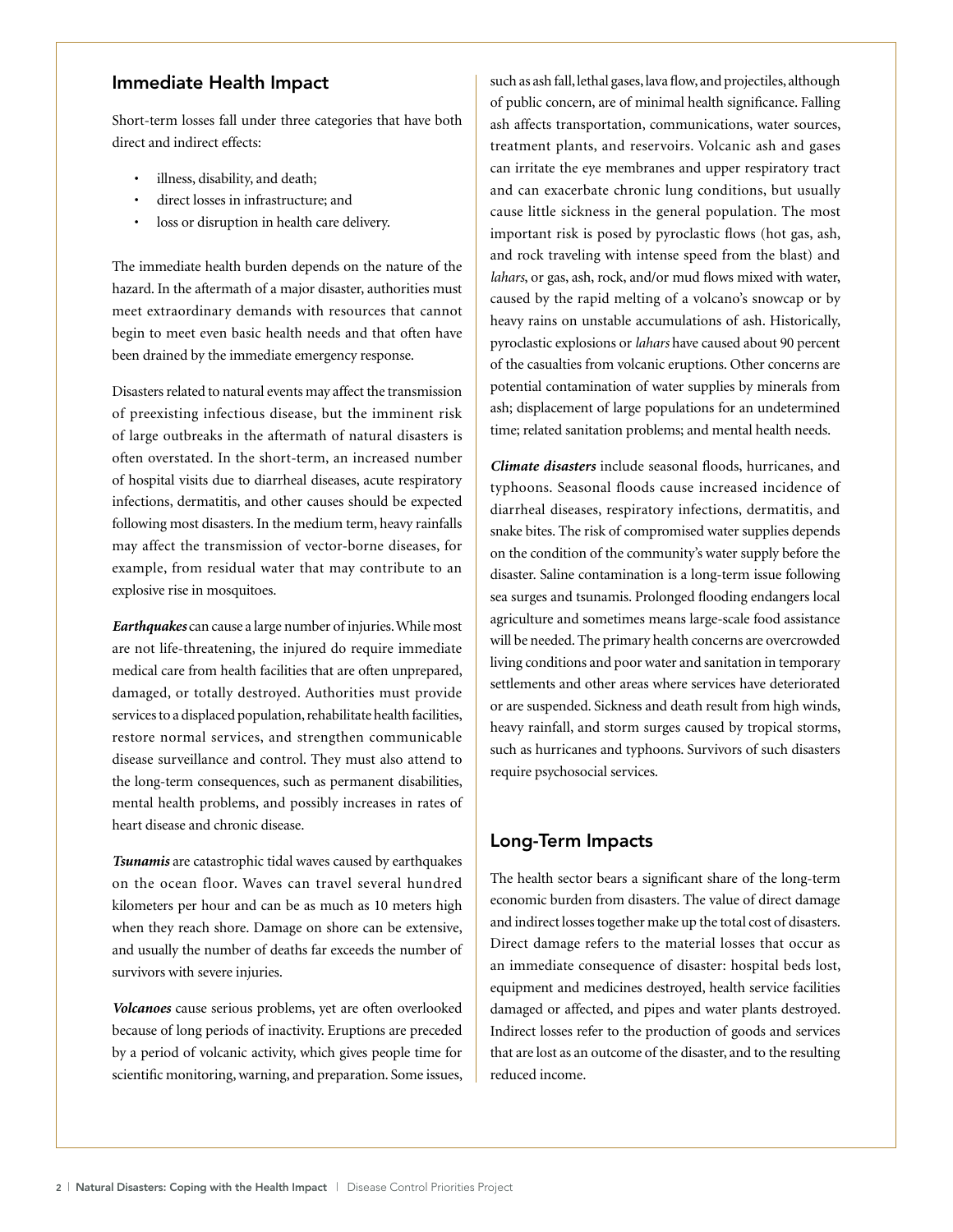The health burden of disasters includes damage to housing, schools, channels of communication, and industry. Damage to hospitals, health facilities, and water and sewage systems have the biggest impact on health. The long-term health burden includes loss of medical care, interruptions in the control of communicable disease and other public health programs, and loss of laboratory support and diagnostic capabilities of hospitals. A common misperception is that the damage to critical health facilities is promptly repaired, but experience shows that damaged health infrastructure recovers at a slower pace than other service sectors, such as trade, roads, bridges, telecommunications, and housing.

Damage to water and sewage systems can also have a great impact on health. In severe flooding, the sudden interruption of these services coincides with the direct effect on the transmission of water-borne or vector-borne diseases. In the case of earthquakes, the number of people adversely affected by water shortage may far exceed those injured or suffering direct material loss. As in the case of health care facilities, the rehabilitation of public water systems is usually slow.

#### Disaster Response and Prevention

Disaster preparedness prevents an uptick in the local problems that health services normally handle. The immediate emergency response is provided under a highly political and emotional climate, and the responsibilities of the national or local health authorities are significant:

- Assessment of the health situation must be rapid, simple, transparent, technically credible, and done in collaboration with nongovernmental actors, donors, and the World Health Organization.
- Effective treatment of mass casualties depends on local preparedness and requires triage of patients to treat those most likely to benefit first.
- Surveillance, prevention, and control of communicable diseases during disasters should be strengthened by quickly and opportunistically resuming and monitoring the routine control programs, rather than resorting to new and expensive measures.
- Prioritizing environmental health—water quality, vector control, excreta disposal, solid waste management, health education, and food safety—is essential, especially in temporary settlements.
- Donations and supplies must be transparently managed to improve the flow of assistance to intended beneficiaries.

Strong coordination of the humanitarian health efforts maximizes the benefit of the response and ensures it is compatible with the public health development priorities of the affected country.

The need for preparedness cannot be overemphasized. Building local capacity is one of the most cost-effective ways to improve the quality of the national response. Disaster preparedness is primarily a matter of building institutional capacity and human resources, and includes:

- Identifying vulnerability to natural or other hazards;
- Building simple and realistic health scenarios of a possible and probable occurrence;
- Initiating a participatory process among the main actors to develop a basic plan that outlines the responsibilities of each actor in the health sector, identifying possible overlaps or gaps and building a consensus;
- Maintaining close collaboration with these main actors; and
- Sensitizing and training the first health responders and managers to face the special challenges of responding to disasters.

Preventing and mitigating the damage to health facilities is important. Reducing the physical vulnerability of the infrastructure can take place when reconstructing the infrastructure destroyed by a disaster, when planning new infrastructure, or when strengthening existing facilities. Mitigation of damage to hospitals aims to ensure the continuing operation of the health facility, so that some basic services will continue uninterrupted in the event of a disaster. Reducing the damage to water supplies is also important, and requires cross-sectoral coordination.

## The Best Buys in Disaster Scenarios

Natural disasters are emergency situations. However, with planning, costly and ineffective interventions can be avoided. Improvisation and rush inevitably come with a high price, and there are many things health officials ought to avoid preferential use of expatriate health professionals; emergency procurement and airlifting of food, water, and supplies that often are available locally or that remain in storage for long periods of time; the tendency to adopt dramatic measures all contribute to making disaster relief one of the least costeffective health activities.